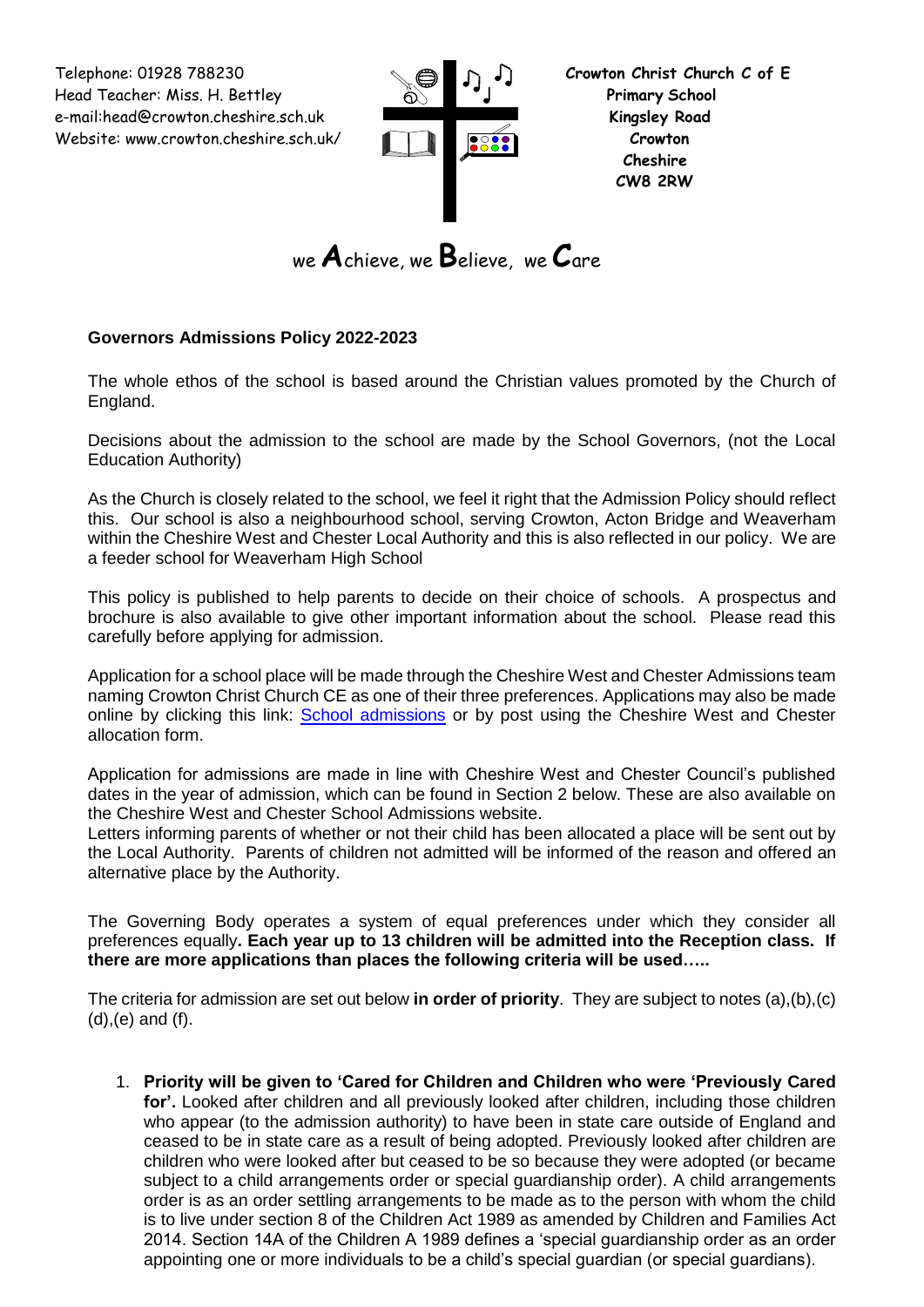- 2. **Children with special medical or social circumstances** affecting the child where these needs can be best met at this school.
- **3. Children resident within the area of Crowton and Acton Bridge civil parishes – a map is available from school.**
- **4. Children whose parents are regular worshippers in an Anglican Church for whom this is the closest Church of England school as measured in a straight line from the centrally plotted Basic Land and Property Unit point (BLPU) of the child's home address to the centrally plotted BLPU point of the school as defined by Local Land and Property Gazetteer.** In the event of a tie-break a random paper draw will be undertaken by an independent body (a supporting letter from a minister is required).
- **5. Children with a sibling still attending the school at the proposed date of admission.**
- **6. Children whose parents are regular worshippers of another Christian denomination which is a member of Churches Together in Britain and Ireland and for whom this is the closest Church of England school as measured in a straight line from the centrally plotted Basic Land and Property Unit point (BLPU) of the child's home address to the centrally plotted BLPU point of the school as defined by Local Land and Property Gazetteer.** In the event of a tie-break a random paper draw will be undertaken by an independent body (a supporting letter from a minister is required).

## **7. Other children**

## **Admissions information:**

Last year the school was able to admit all pupils whose parents applied.

### **NOTES.**

- (a) Professional supporting evidence from e.g. a doctor, psychologist, social worker, is essential if admission is to be made under the criterion for special medical or social circumstances, and such evidence must set out the particular reasons why the school in question is the most suitable school and the difficulties which would be caused if the child had to attend another school.
- (b) Sibling refers to brother or sister, half brother or sister, adopted brother or sister, step brother or sister, or the child of the parent/carer's partner, and in every case, the child should be living in the same family unit at the same address.
- (c)''Resident'' refers to the child's permanent home at the proposed date of admission.
- (d) A 'parent' is any person who has parental responsibility or care of the child.

(e) Regular worshipper refers to parents who attend services at least once each month for the 6 months prior to application.

(f) Where the above criteria are not adequate to distinguish between requests for admission which cannot all be accepted without exceeding the Admission limit, priority will be decided on the basis of distance from the school as measured in a straight line from the centrally plotted Basic Land and Property Unit point (BLPU) of the child's home address to the centrally plotted BLPU point of the school as defined by Local Land and Property Gazetteer. In the event of a tie-break a random paper draw will be undertaken by an independent body.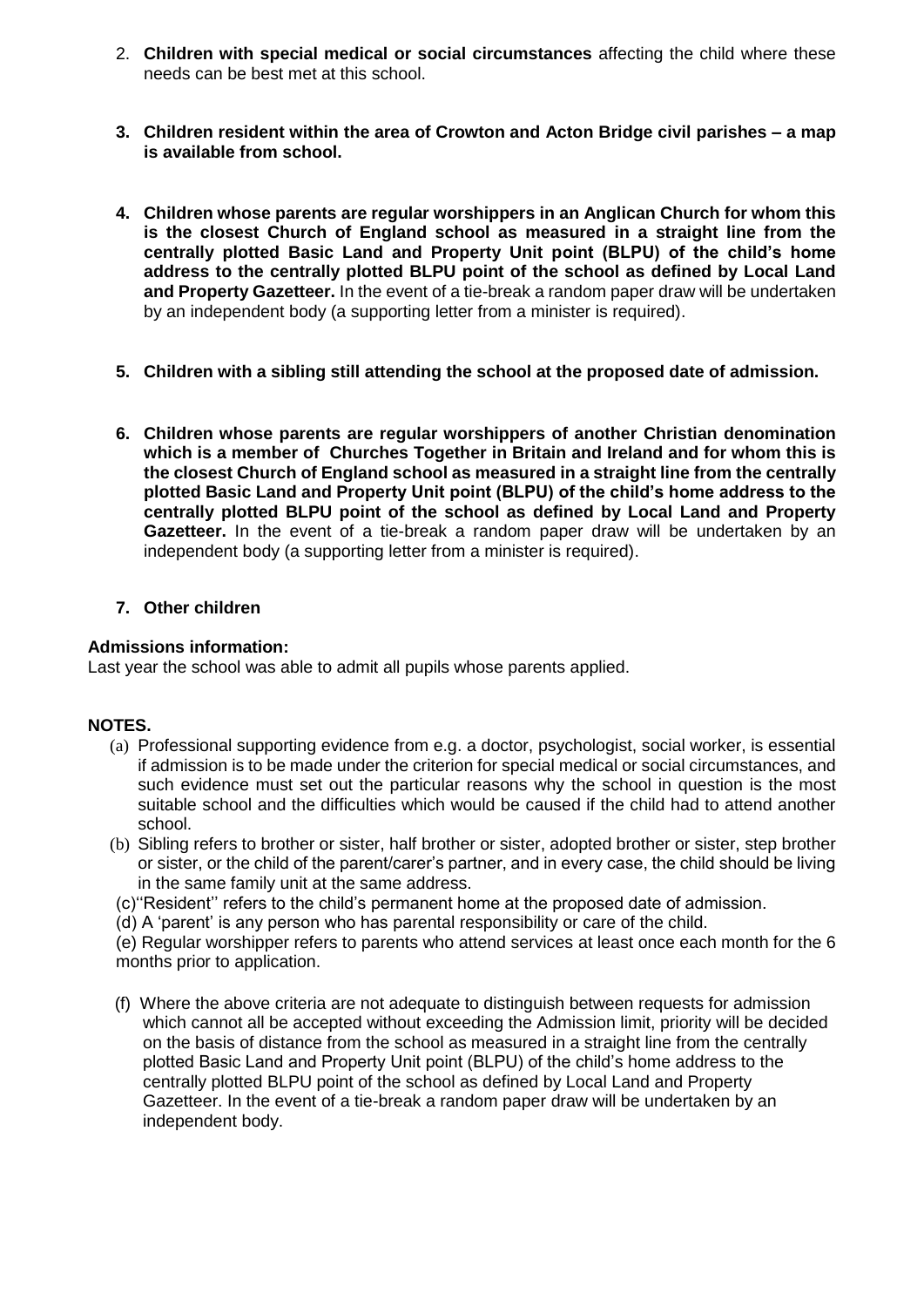## **Children with Education/Health Care Plans**

A child with a Statement or Education Health Care Plan naming the school will be admitted.

### **Late applications for admission**

Where there are extenuating circumstances for an application being received after the last date for applications, and it is before the governors have established their list of pupils to be admitted, then it will be considered alongside all the others.

Otherwise, applications which are received after the last date will be considered after all the others, and placed on the waiting list in order according to the criteria.

### **Waiting list**

Where we have more applications than places, the admissions criteria will be used. Children who are not admitted will have their name placed on a waiting list. The names on this waiting list will be in the order resulting from the application of the admissions criteria. Since the date of application cannot be a criterion for the order of names on the waiting list, late applicants for the school will be slotted into the order according to the extent to which they meet the criteria. Thus it is possible that a child who moves into the area later to have a higher priority than one who has been on the waiting list for some time. If a place becomes available within the admission number, the child whose name is at the top of the list will be offered a place. This is not dependent on whether an appeal has been submitted.

This waiting list will be held until the end of the autumn term.

#### **Address of pupil**

The address used on the school's admission form must be the current one at the time of application. If the address changes subsequently, the parents should notify the school. Where the parents live at different addresses, the current-at-the-time-of-application, normal address of the child will be the one used. This will normally be the one where the child wakes up for the majority of Monday to Friday mornings. Parents may be asked to show evidence of the claim that is being made for the address, e.g. utility bills of various sorts showing the child's address as the one claimed. Where there is dispute about the correct address to use, the governors reserve the right to make enquiries of any relevant third parties, e.g. the child's GP. For children of UK Service personnel and other Crown Servants returning to the area proof of the posting is all that is required.

### **Non-routine admissions**

All in year' applications for school places, i.e. those applications made during the academic year and for admissions to age groups other than the normal year of entry\* should be made directly to the school.

Parents applying for places at this school, whether 'in year', or for the normal year of entry, must also complete as part of their application the governing body's supplementary information form**,** which is available on request from the local authority or from the school. Copies can also be obtained on the authority's website.

Full details of the process for applying for places 'in year' from September 2019 will be available on the authority's website and on the School's website.

\*The normal year of entry for admission in September is year 7 as a secondary transfer, reception entry to a primary or infant school, and transfer into a year 3 class in a junior school.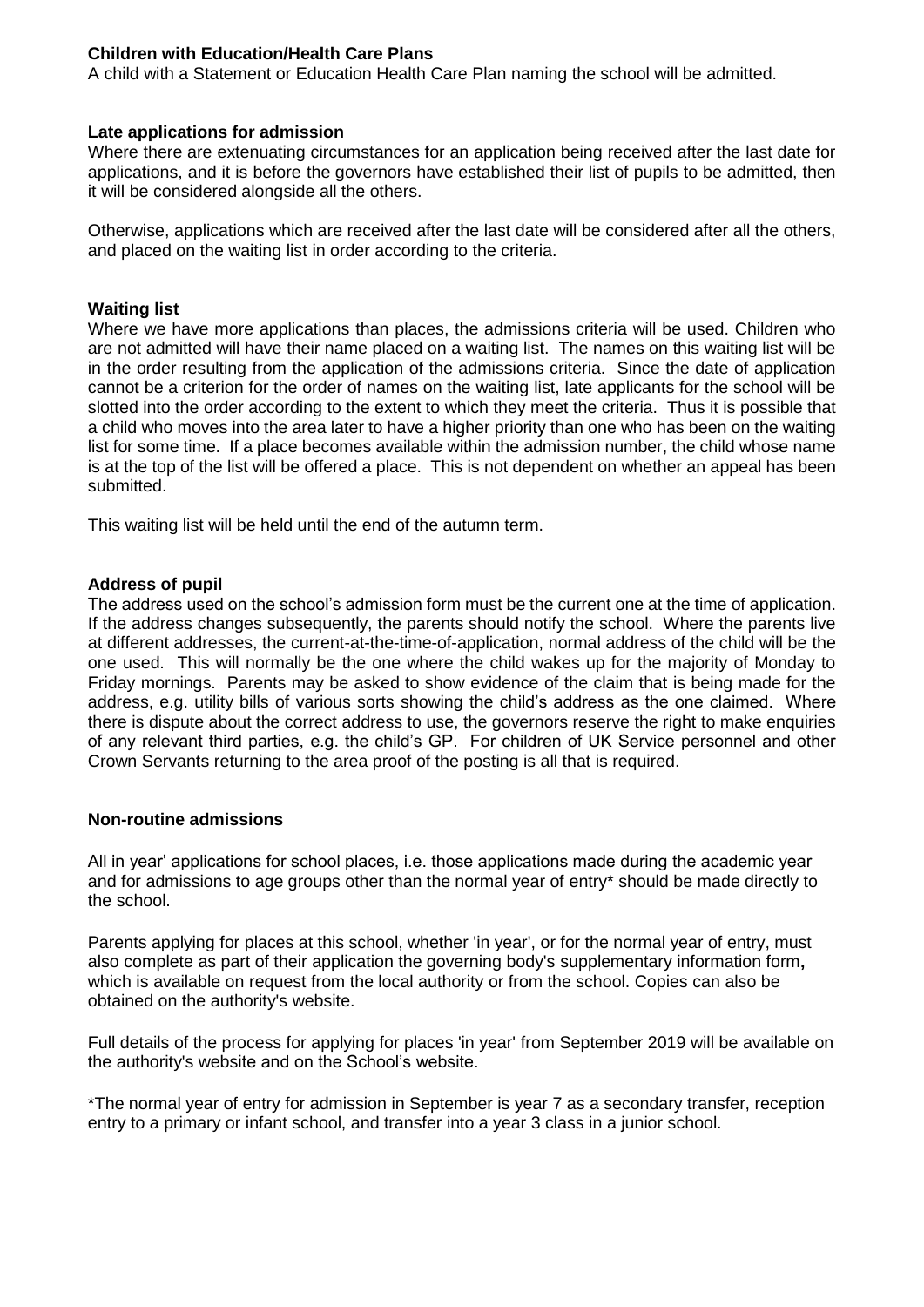## **Fraudulent applications**

Where the governing body discovers that a child has been awarded a place as the result of an intentionally misleading application from a parent (for example a false claim to residence in the catchment area or of involvement in a place of worship) which effectively denies a place to a child with a stronger claim, then the governing body is required to withdraw the offer of the place. The application will be considered afresh and a right of appeal offered if a place is refused.

## **Deferred admission**

If your child is due to start school during the next academic year, it is important that you apply for a place for September. If your child's fifth birthday is between the months of September and December, then, if you wish it, admission may be deferred until January; if it is between January and April, then admission may be deferred until the start of the summer term though it is likely to be in your child's interest to start no later than January. In all cases the place may also be taken up part time.

## **Summer Born Children**

Parents of summer born children (those born between 1st April and 31st August) who wish to delay entry until the following year must speak to the school and Local Authority as soon as possible as this would involve either an in-year application for year 1 or a new application for reception in the following year. An application form should be filled in for the current admission process at the same time as any request to defer entry or 'back class' to reception in the following year. The decision will be made taking into account information from the parents and head teacher and should be in the best interests of the child.

Parents will be informed of the outcome before primary national offer day.

If the request is agreed, the application for the normal age group may be withdrawn before a place is offered. If the request is refused, the parent must decide whether to accept the offer of a place for the normal age group, or to refuse it and make an in year application for admission to year one for the September following the child's fifth birthday.

Parents should be aware that agreement by the school to allow a child to enter reception the following year does **not** guarantee a place in the class. Parents must apply to the school again the following year and the application will be considered in the normal manner following the oversubscription criteria.

## **Twins**

Where there are twins wanting admission and there is only a single place left within the admission number, then the governing body will admit if it is possible to do so.

# **Appeals**

Where the governors are unable to offer a place because the school is oversubscribed, parents have the right to appeal to an independent admission appeal panel, set up under the School Standards and Framework Act, 1998, as amended by the Education Act, 2002. **Parents should notify the clerk to the governors at the school within 20 days of receiving the letter refusing a place**. Parents will have the opportunity to submit their case to the panel in writing and also to attend in order to present their case. You will normally receive 14 days' notice of the place and time of the hearing.

If your child was refused a place in Reception or Key Stage 1 because of Government limits on Infant class sizes, the grounds on which your appeal could be successful are limited. You would have to show that the decision was one which in the circumstances no reasonable governing body would have made, or that your child would have been offered a place if the governors' admissions arrangements had been properly implemented.

Please note that this right of appeal against the governors' decision does not prevent you from making an appeal in respect of any other school.